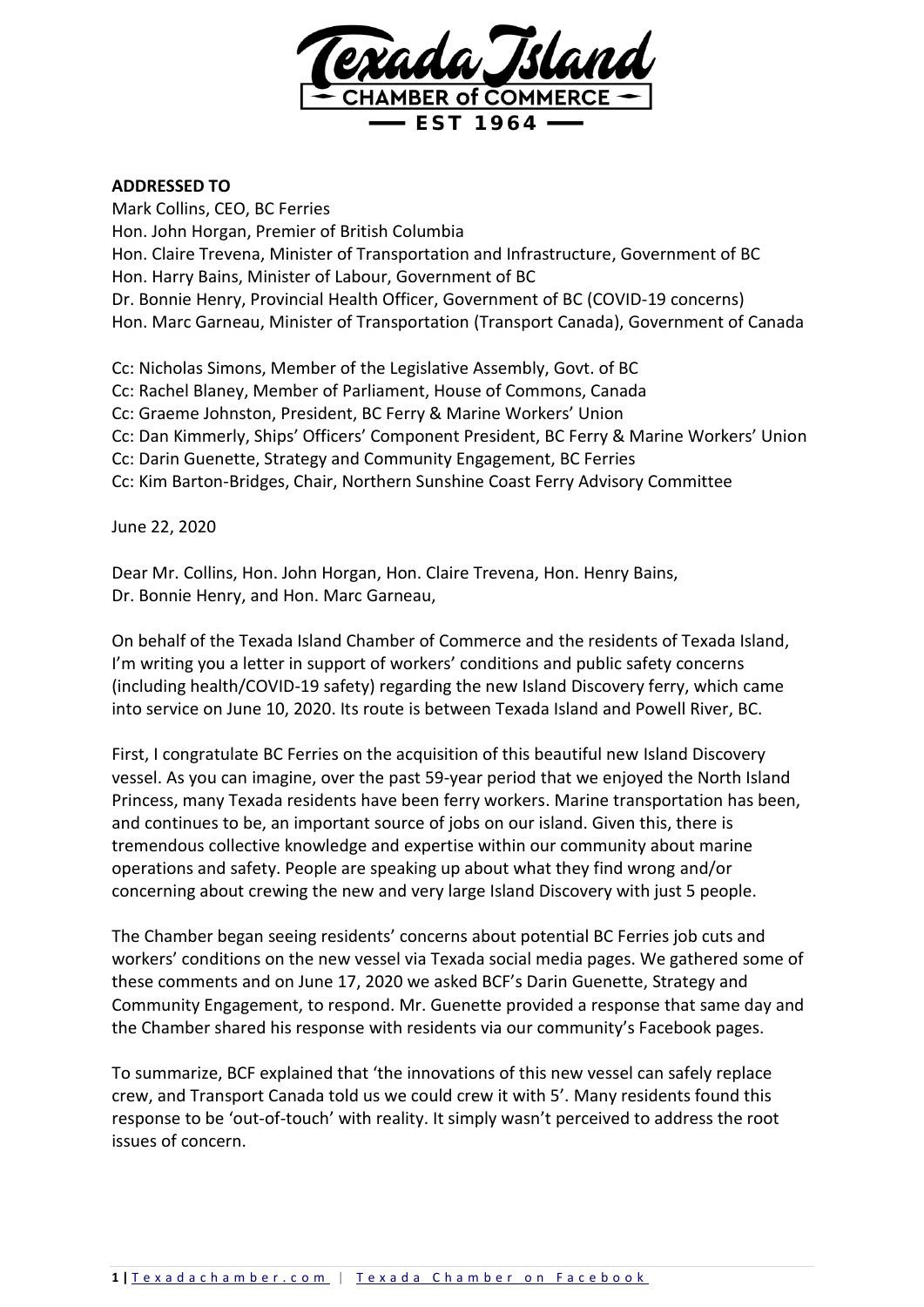

Some thought the response inferred that the crew were 'just going to have to get better at their jobs' to make up for the crew license awarded by Transport Canada. We don't see our ferry workers as people who 'just need to figure out how to do their jobs with greater efficiency on a bigger vessel.' They take their jobs seriously and serve passengers with pride, making sure that our residents are safe and well-served. They safely onboard as many vehicles as possible (maximizing efficiency and revenue), and they even coming in after-shift to get emergency night runs in for people who need to go off-island to get hospital services.

The Chamber acquired more information from the BC Ferries and Marine Workers' Union as well, as we do not have expertise in marine safety and we could not fully comprehend the situation without hearing their expert perspective. We also did basic online research of publicly-available information (regarding vessel sizes, passenger capacity, etc.).

The Chamber learned that on February 17, 2020, the Transport Canada (TC) inspector was present during training drills with 7 crew members. Following that, however, TC approved a Safe Manning Certificate for just 5 crew. Afterwards, when Transport Canada was not present, some teams drilled with 5 and they failed their drills because they could not be completed with so few crew. Given that drills haven't been successfully completed with 5, the Island Discovery, at this staffing level, should be considered unsafe for both public and crew. It was just one day before the Island Discovery came into service, that some BCF crew were actually informed that they would have to operate the vessel with just 5 crew. This decision was reportedly shocking to staff and to the Union. It is not apparent that BCF has appropriately or sufficiently responded to alerts regarding crews' concerns.

**Passenger Capacity:** When the Chamber Googled information about the Island Discovery, we saw on the BC Ferries Wikipedia page that that it was built to carry 300 to 450 souls (passengers & crew). See the online image below.

|  | <b>Name</b><br>٠           | Class $\triangleq$ | Year<br>built<br>$\bullet$<br>(Rebuilt) | Auto<br>capacity | Passenger<br>capacity |
|--|----------------------------|--------------------|-----------------------------------------|------------------|-----------------------|
|  | <b>MV Island Aurora</b>    | Island             | 2017-2019                               | 47               | 300-450               |
|  | <b>MV Island Discovery</b> | Island             | 2017-2019                               | 47               | 300-450               |

**Current vessels** [edit]

Now, for some reason, Transport Canada has certified / licensed the vessel for just 150 passengers. Why would a company, whose aim it is to make a profit, choose to suppress potential ticketing revenue to half when, apparently, the vessel could carry more? That's perplexing.

**Comparing Vessels:** The physical size of the Island Discovery vessel seems to closely compare to the Malaspina Sky, which serves the Saltery Bay-Earls Cove route. That vessel is only 21 metres (68 feet) longer than the Discovery but they have 12 crew. If their catering staff were removed from consideration, they would have 9 crew.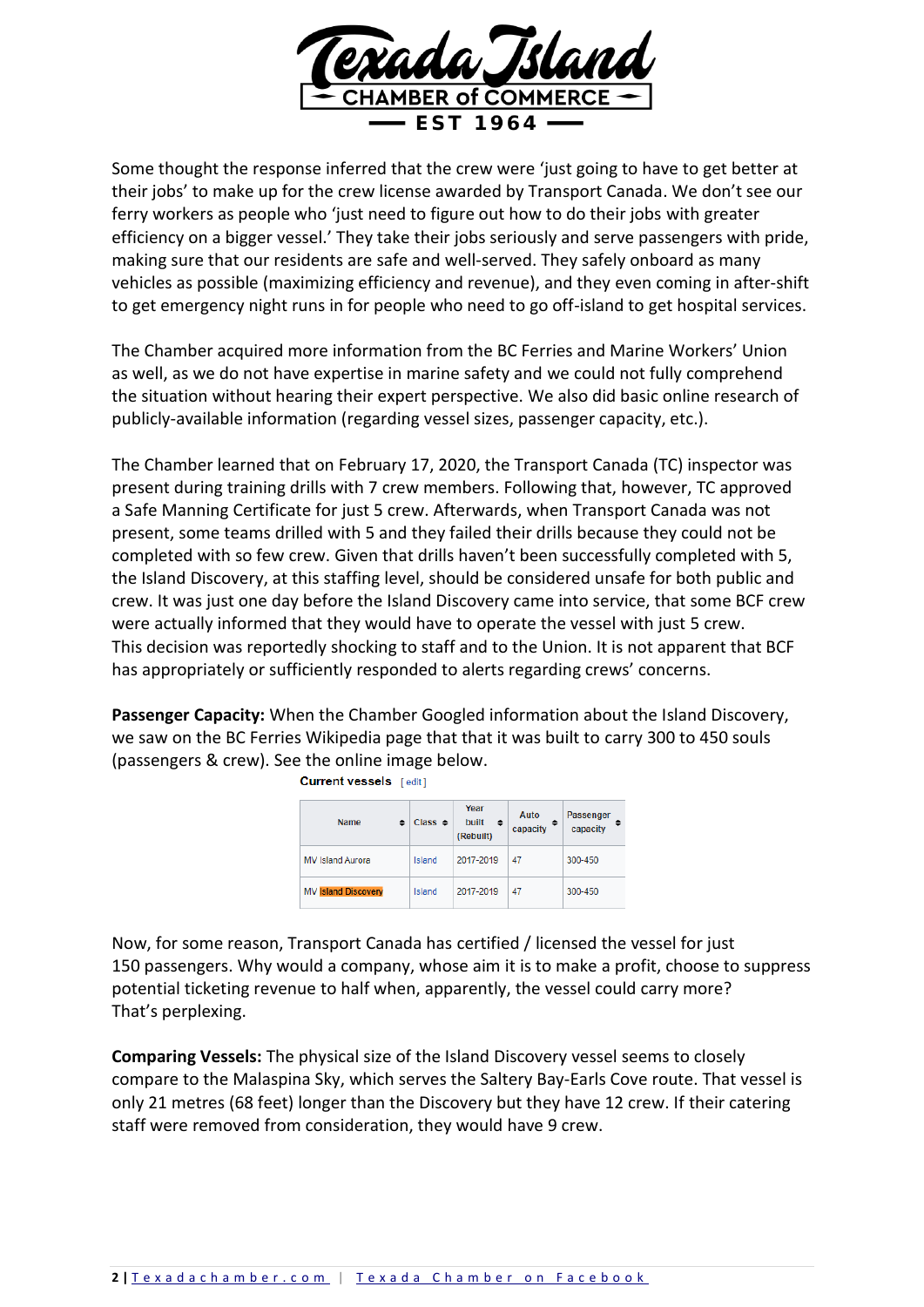

The workload seems imbalanced for Texada ferry workers operating a similar physical-sized vessel with just 5 on the Island Discovery. In addition to the Malaspina Sky, I have sailed on the Salish Orca, the new vessel serving Powell River-Comox. Its B license allows it to carry 400 people, and at that level, it's licensed to be crewed by 14. Texada's Island Discovery is only 86 feet shorter and 21 feet narrower than the Salish Orca, but licensed to be crewed by 5. In my layperson's experience, the surface area of the Orca does not seem 3 times bigger than the Island Discovery. It's hard for me to grasp why our ferry should be crewed with about  $1/3^{rd}$  the staff of the Orca or about  $\frac{1}{2}$  the staff of the Malaspina Sky. Something just doesn't seem right to us about staffing levels.

**Customer Service:** Should a passenger in a wheelchair wish to visit the upper lounge, it will require one crew member to operate the mechanized chairlift, taking up several additional minutes of their time within the voyage. It should not be the case that the vessel is too poorly staffed for crew to have time to offer this opportunity to less-abled passengers. It's got to be a real, available offer that can be serviced. Crew are also the only front-line customer service representatives, fielding questions about washroom or pet room locations, vending machines, etc.

**Crew Fatigue / Labour Safety:** As mentioned above, when comparing physical vessel sizes, there's a lot of ground to cover on the Island Discovery vessel with so few crew, even in routine, optimal non-emergency situations. It's estimated that crew are now walking an average of 13,000 steps daily, compared to between 6-8,000 in the past on our previous vessel. (Note that's potentially more than double the walking requirements now, per shift.) They're also having to climb an average of 42 flights of stairs per shift, compared to low 30s in the past on the NIP. (It's even more for the engineers.) Crews work 8 days on, and 4 days off. The cumulative impact of 8 days of increased physical requirements, such as these, should not go unacknowledged. It is reasonable to imagine that this level of increased physical exertion requirement could lead to exhaustion, more sick days, injury, and burnout. This could result in insufficient available staff to service scheduled runs. The Deckhands are also not properly trained to connect shore power. It may be the case that they do not have the WorkSafe required Canadian Standards Association-approved work boots for working around high voltage.

**Tasks & Breaks:** Given the vessel size, and a crew constraint of just 5, it does not appear that the crew can be accorded the full Canadian labour-code standard break allotments in their shifts. It's a 35-minute run between Texada and Powell River, so there is little time between onboarding and offloading passengers for the crew to complete housekeeping and safety check tasks. Texada crew are additionally required to clean the on-land, 'unmanned' ferry terminal during their shifts. In the winter, there's snow shoveling to clear the path as well at that location, and salting/shoveling on the vessel – for example on the  $\frac{1}{2}$  deck sloped car ramp. Given the scope of tasks, it seems there may be little time available for crew to take washroom breaks, have actual sit-down breaks, and eat their meals. Conditions such as those will undoubtedly lead to crew fatigue, making them less capable of managing emergency situations.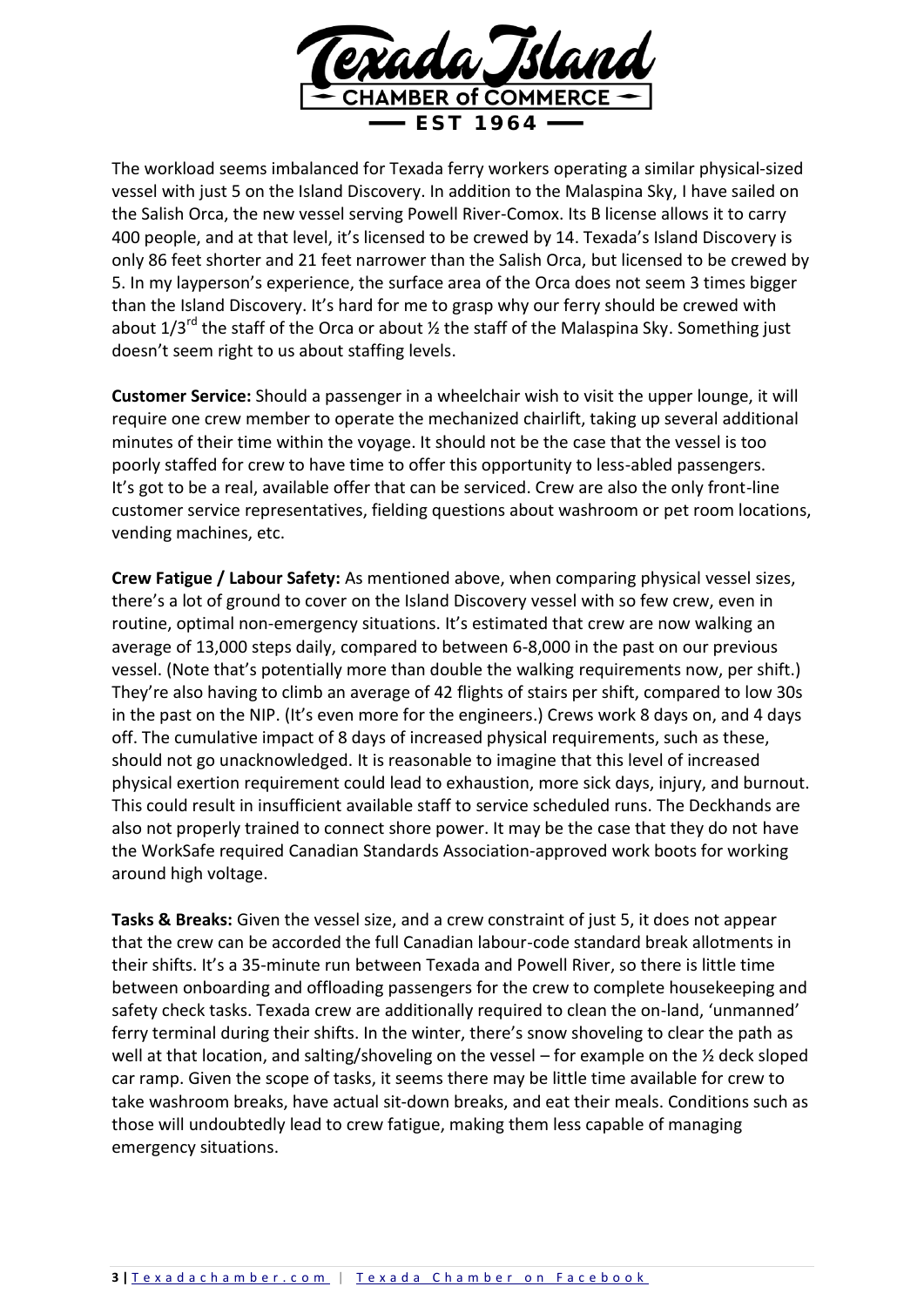

The Captain is now also taking on the role of Principal Communicator even though it is supposed to be a function performed by a separate individual. This expectation is in contravention of current marine regulations in force.

**Safety Concerns:** While the Island Discovery vessel may be innovative, we've also learned that there is no automatic fire suppression system in the passenger lounges. Those systems could have given the crew even just a slightly better chance of manually fighting a fire. Five crew also seems to be too few to direct stressed-out, possibly frail passengers, safely into the life rafts. The crewing math doesn't seem to add up. Training and drills are proving they can't successfully operate the vessel just 5 people. This must be reviewed by Transport Canada in Ottawa.

**COVID-19 Pandemic Cleaning:** With a crew of 5 it seems hard to imagine that basic housekeeping cleaning on a vessel of this size could be achievable, among all other routine tasks. Besides the bathrooms, there are rail handles, door buttons, vending machines, and now even desk work areas that passengers are touching. BCF has launched this vessel, closing the upper decks to passengers because they know they don't have the staff to clean it. It's being described as – closed to minimize COVID -19 cleaning. It should not be a stretch for officials to concur that cleaning is a basic and vitally important health requirement for passenger and crew safety, especially during a pandemic. Once pandemic concerns have subsided, that area that is now closed will require cleaning. It's doubtful they'll be able to add that additional duty.

## **Jobs and Salary Losses to Texada Island**

It's anticipated that BCF crewing the Island Discovery with 5, rather than at least maintaining the previous crew level of 7, would mean job and family-supporting salary losses of well more than \$300,000 per year (this is regular jobs, plus casuals' salaries), compared to past years when we had the North Island Princess ferry. That may not sound like much money to any of you living in a large city, but it means a lot to us. Ferry workers are also typically younger residents on this island, some of whom are supporting families with children. We need those families to keep the number of kids in our on-island school. We need people with healthy salaries to keep spending money in our local economy. We need the young working people to support their aging relatives to stay at home for as long as possible, since we don't have a seniors' residence on the island. Many of these families have just displaced themselves to move here for these ferry jobs. They've invested into our community. Some have just entered rental housing leases or bought houses here because they were promised these jobs.

Although you may not understand that annual dollar loss to our community, when Texada residents listen to people in far-away places like Victoria or Ottawa explain job cuts as 'operational efficiencies on an innovative vessel,' it rings to some Texada residents as being completely tone-deaf to basic vessel marine operations crewing needs, passenger safety, and community needs. It sounds like you're trying to make shortcuts 'the easy way' from an ivory tower, but we feel that it's short-sighted on many levels.